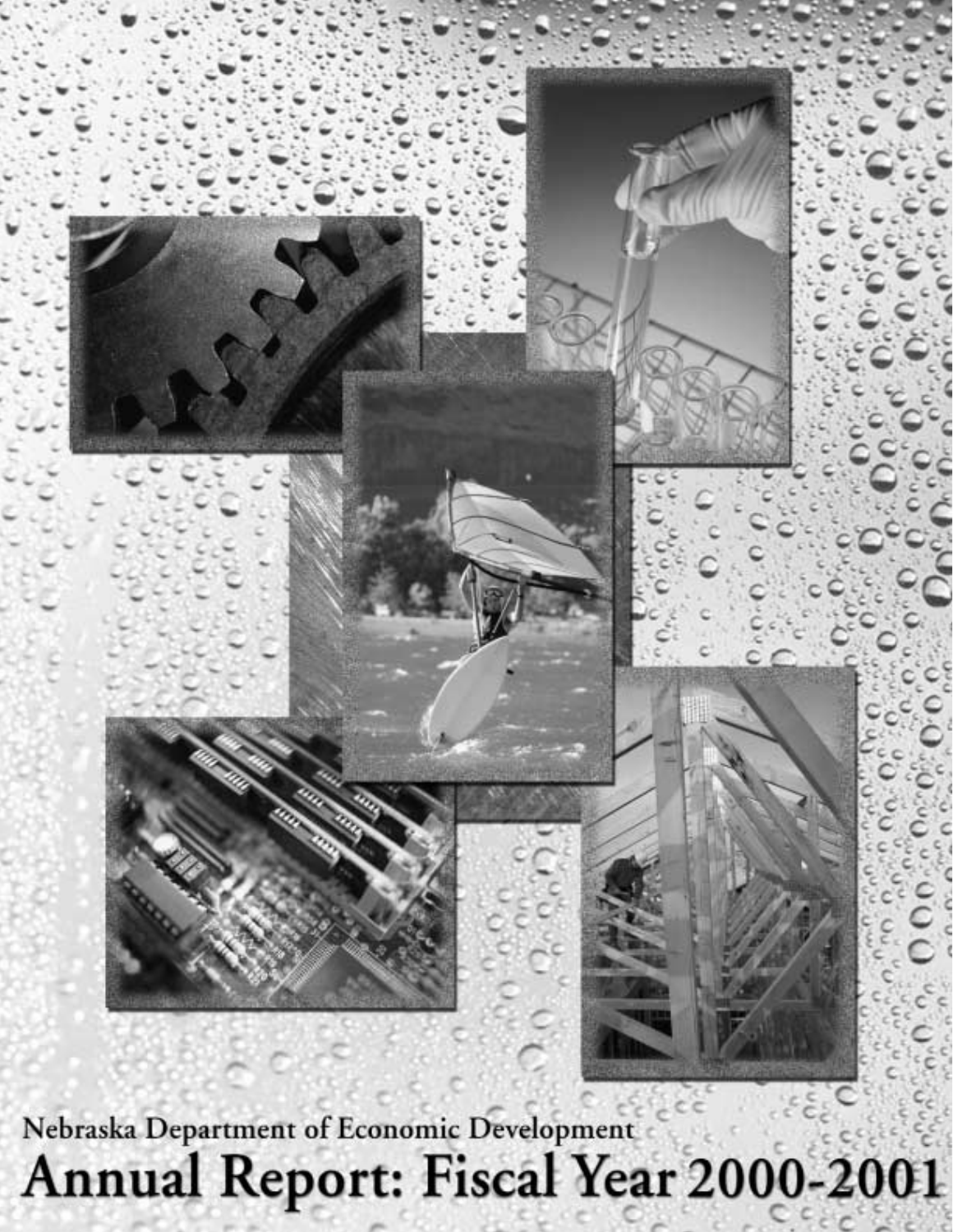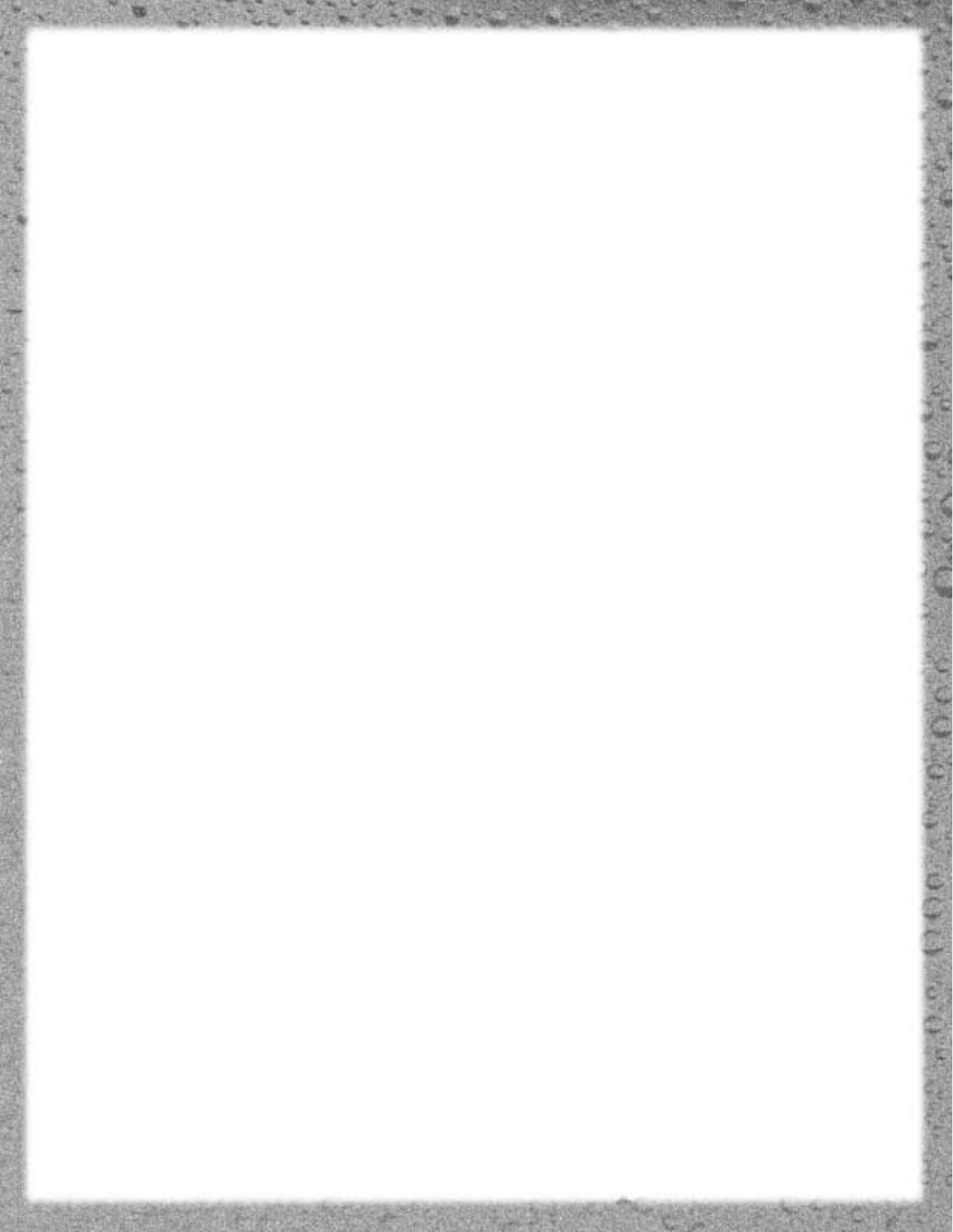# *A Message from the Director*

Dear Governor Johanns, Speaker Kristensen, Members of the Legislature, and Citizens of Nebraska:

On behalf of the Nebraska Department of Economic Development (DED), I present our fiscal year 2000-2001 Annual Report. In many respects, this was a significant year for economic development in Nebraska.

In June 2000, DED and a number of partner organizations, commissioned a new Target Industry Study that, I believe, will become the state's defining economic development cornerstone for this decade. During FY00-01 alone, this document rallied support from local, state, public and private entities alike. Together, we are addressing the development of the industries targeted, using a balanced approach, with equal emphases on community development to support growth; the



attraction of new businesses to the state; providing assistance in retaining and expanding existing Nebraska businesses; and fostering new business development through entrepreneurism.

Integral to this endeavor have been:

• Continuation of the successful Nebraska Business Visitation Program, launched in 1999. DED Regional Team members, along with local leaders and volunteers, and officials from area development districts and utility corporations visited more than 350 businesses in 10 counties. The information provided state and local leaders with valuable data on business climate, workforce, expansion and investment plans, helping them target where they may need assistance. For example, the teams learned that more than 204 of 350 surveyed businesses have expansion plans, and 197 of these planned to invest \$73.5 million through capital expenditures.

Equally important to the work of this department is the passage and appropriations for the following new and existing legislation.

• LB 225, The Venture Capital Forum Act, that establishes a statewide program to facilitate private venture capital investments in Nebraska businesses.

• LB 243, which allows public power utilities to negotiate power rates for commercial and industrial customers who have entered into an agreement with state or local government to provide economic development projects consistent with relevant state and local legal requirements.

• LB 433, which provides child care tax credits for three years to business employers that offer child care services to employees.

• LB 516, which eliminates the sunset date for the Affordable Housing Trust Fund and Homeless Shelter Assistance Trust Fund.

• LB 536, which provides 18 cents per gallon production credit for eight years for ethanol that is produced at new plants in Nebraska.

• LB 620, The Invest Nebraska Act, that reenacts and changes the old Quality Jobs Act and adds a rural development component. This piece of legislation is sure to become one of the most useful economic tools authorized by the Nebraska Legislature.

Last, but not least, additional funding for customized job training related to economic development projects. It is evident that Nebraska must continue to use these valuable economic development tools in order to improve and build upon our economy. And equally important to this equation are the issues of diversification of the business community, workforce development and labor availability and an adequate supply of quality, affordable housing.

DED proudly steps up to the challenge of further growing and strengthening Nebraska's economy in the years to come. The department continues on a course of providing quality programs and services to help meet the needs of all Nebraskans.

Sincerely,

Al Wenstrand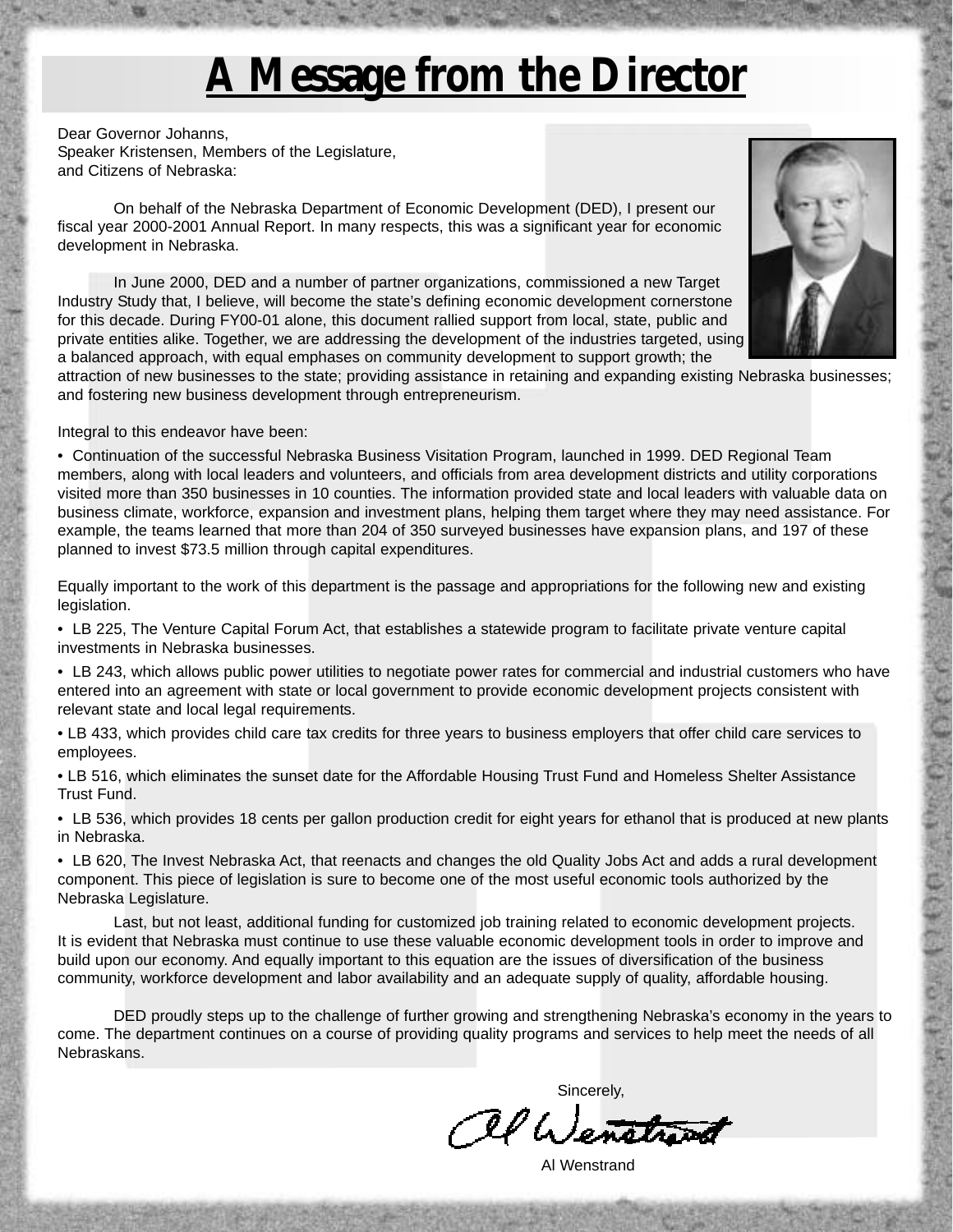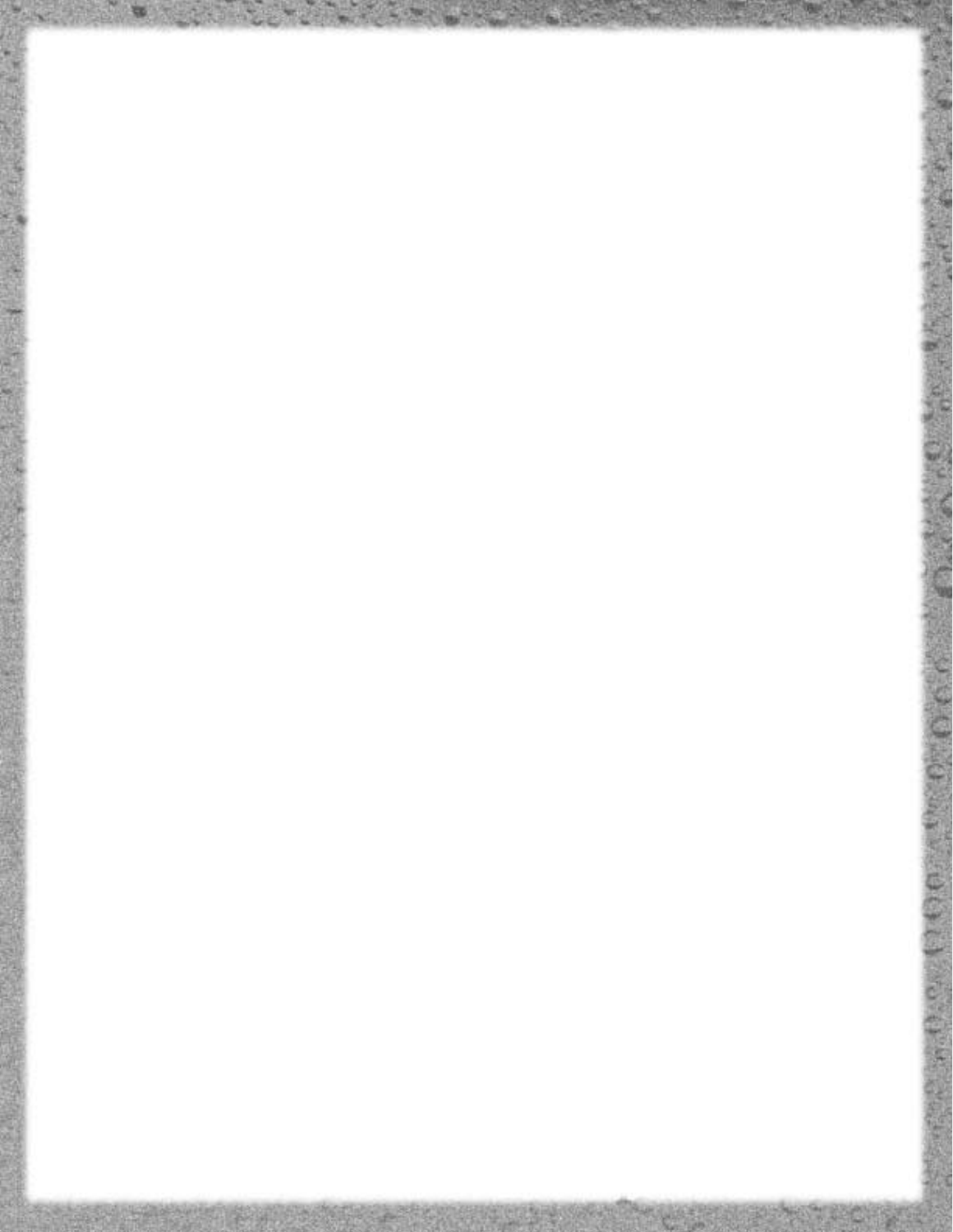# *CONTENTS*

| Economic Performance IndicatorsPage 4        |  |
|----------------------------------------------|--|
|                                              |  |
|                                              |  |
|                                              |  |
| Department of<br><b>Economic Development</b> |  |

EO DEP

以外的情况

**CONSIGNATION** 

**FROM** 

I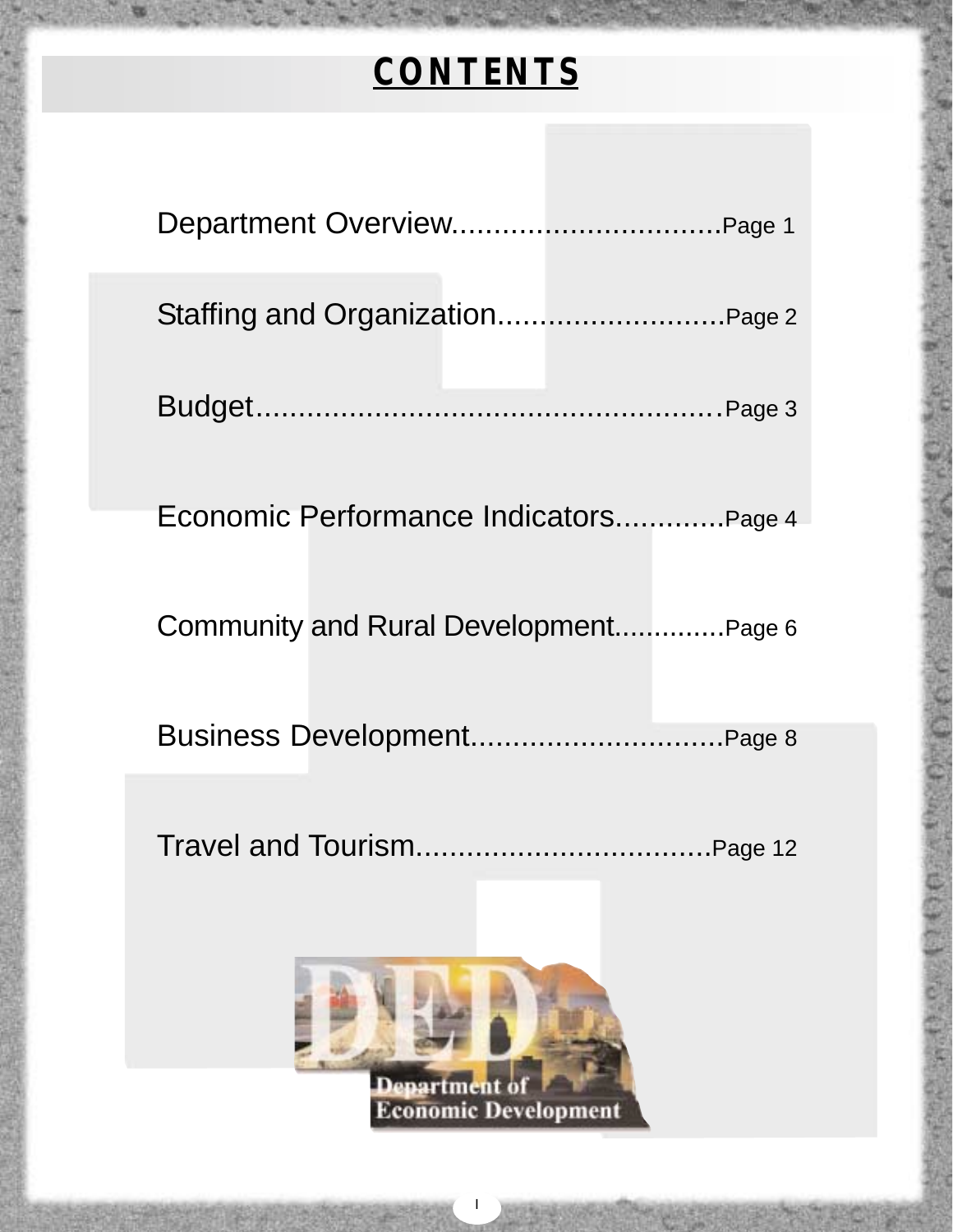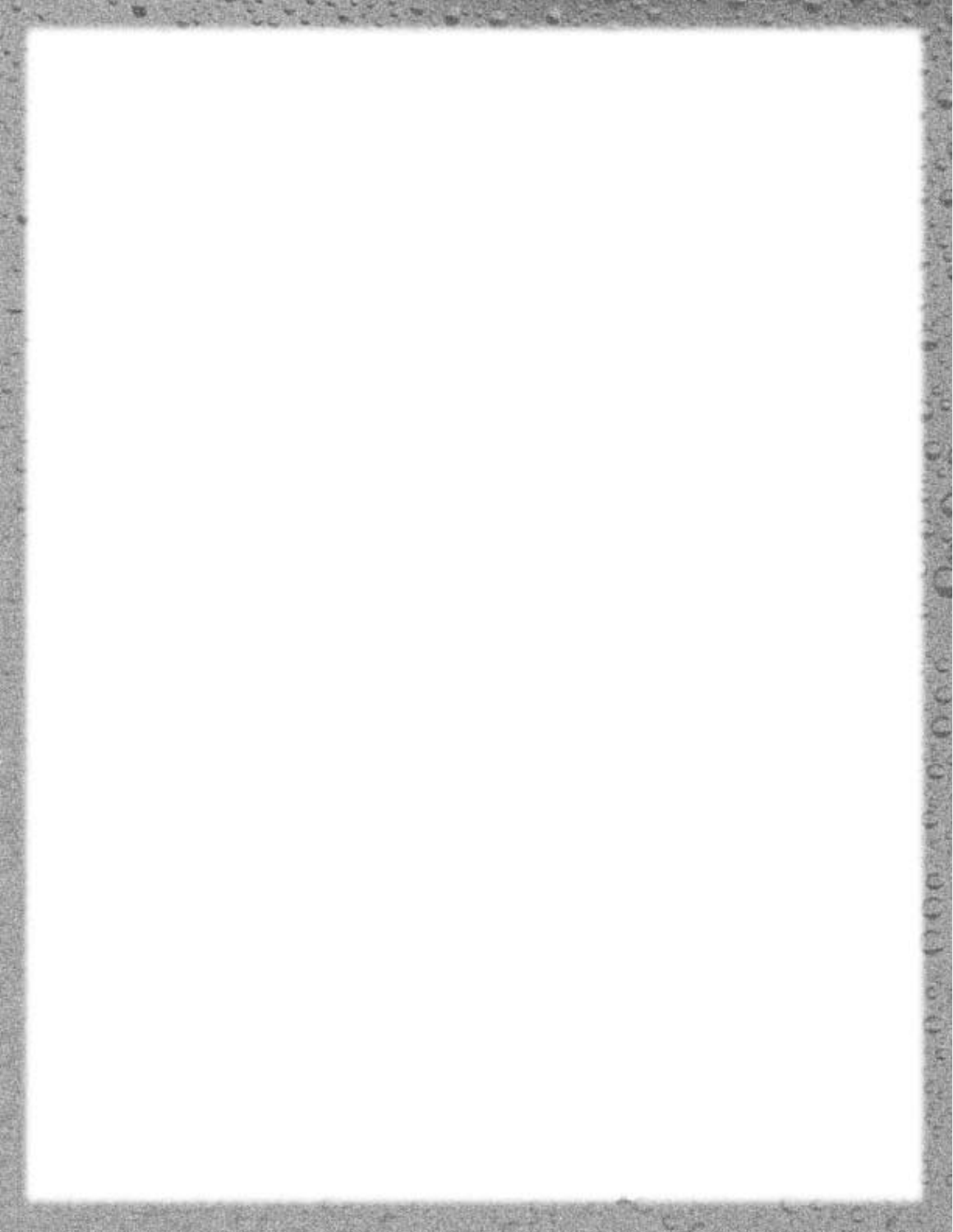## *DEPARTMENT OVERVIEW*

*The mission of the Nebraska Department of Economic Development (DED) is to develop economic opportunities by keeping Nebraska businesses, communities and people competitive. The department also is committed to providing customers with services that meet or exceed their needs and to continually improve the quality of these services.*

DED's approach to accomplishing its mission is to encourage (1) proper preparation for development; (2) support for the start up of new businesses; (3) retention and expansion of existing businesses; and (4) recruitment of business operations and spending from outside the state.

Accomplishing this mission is impossible without the actions of communities, the Nebraska State Legislature, and other private and public organizations that provide development programs and services, as well as numerous Nebraskans who give their time and effort to this endeavor. These combined efforts draw continuing attention to the state and local business tax and incentive climate, to community and regional preparedness for development, and to the technical support needed for businesses statewide to profit and grow.

## **DED STAFFING AND ORGANIZATION**

As of Summer 2001, the department had 72 staff. The staff are advised by a ninemember Economic Development Commission with equal representation from each of the three congressional districts. Although the department is organized into divisions (see organizational chart) most program preparation and delivery occurs through interdivisional teams. Several are noted on the organization chart.

The primary attention in program delivery during the 2000-2001 fiscal year was to shift the base of operation for staff from Lincoln to locations across the state. At the end of the year, 18 DED staff were assigned to three regional teams — Western, Central and Eastern Nebraska. Each team features two development generalists and specialists in each of the areas of tourism, business development and housing. Each regional team develops its own work plan based on department priorities and development needs and priorities for that region.



1

## DED Service Regions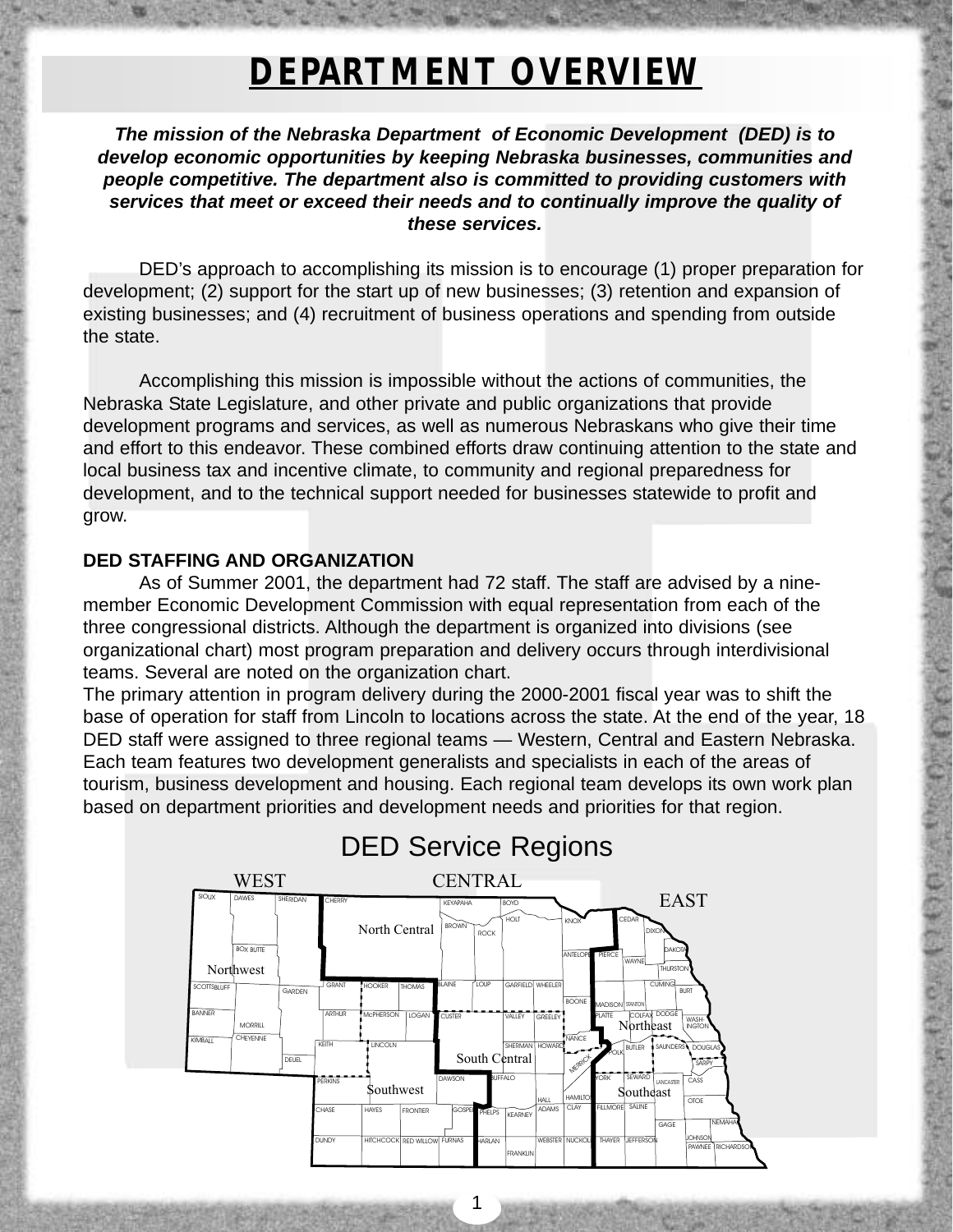# **ORGANIZATION CHART**

¥

ÿ

Ê

**COOL** 

**Town** 

## Nebraska Department of Economic Development



 $\overline{2}$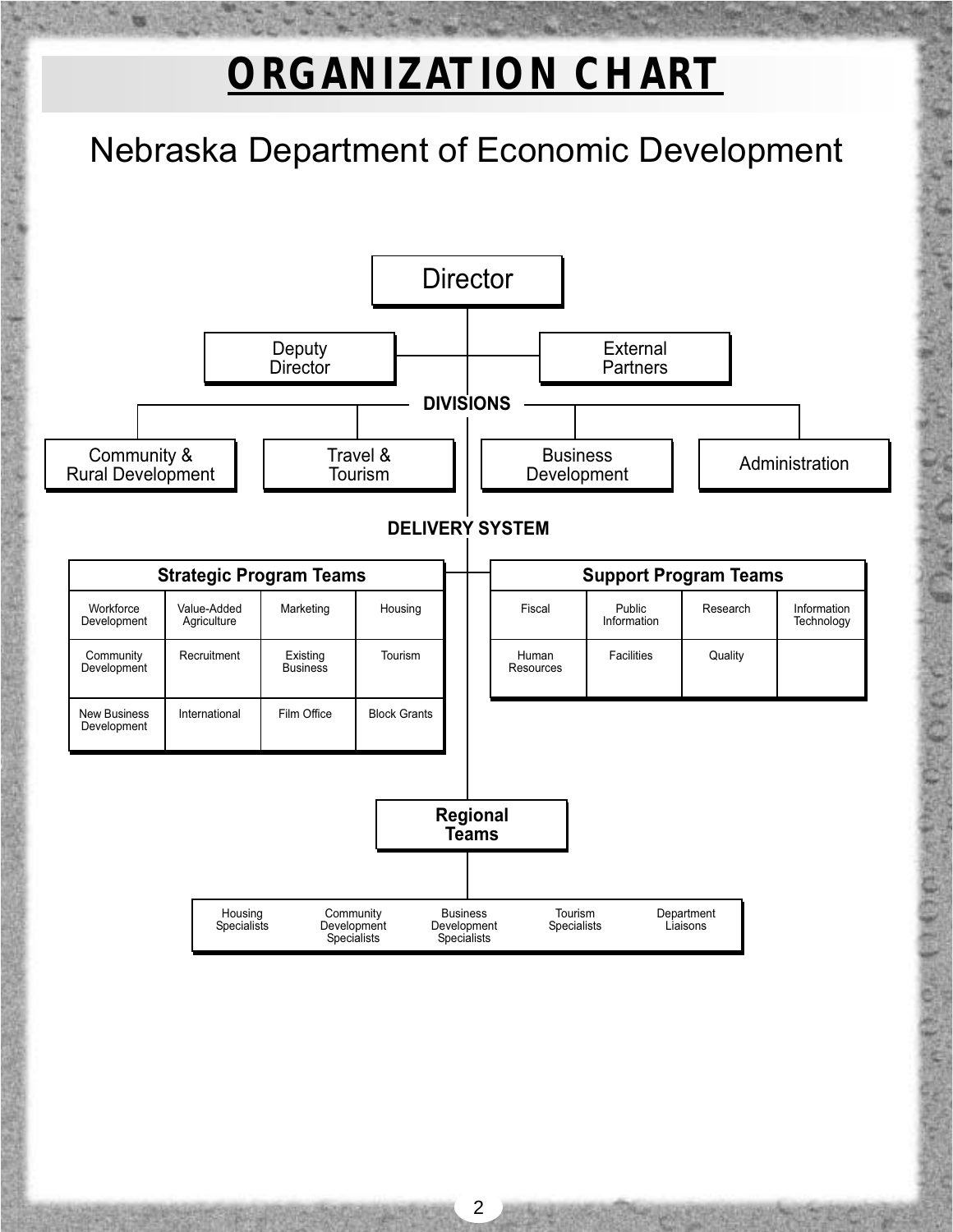# *FY 2000-2001 BUDGET*

The 2000-2001 budget for the department was \$39.5 million. The major source of funding was federal funds, totaling nearly \$20.1 million. The principal source for federal funds was the Community Development Block Grant (CDBG) and HOME Grant programs, which totaled over \$16 million.

Of the \$12.9 million received from State Cash Funds, the Affordable Housing Trust Fund Grant and Homeless Shelter Assistance Grant programs totaled \$8.3 million. Other Major Aid programs are shown in the budget summary.

## **ISO 9000:2000 Certification**

During the fiscal year, a major priority was to achieve certification under the ISO 9000:2000 program. This program has established quality management and operations standards accepted by more than 70 countries. The process leading to ISO certification included preparation of a quality manual, establishing procedures for the department's operations and incorporating computer software to ensure documentation for improvement. DED identified the following quality system policy:

## *"The Nebraska Department of Economic Development is committed to providing customers with services that meet or exceed their needs and to continually improve the quality of their services."*

The process for implementing the ISO quality development system was well underway at the end of the fiscal year with certification expected early in the 2002 calendar year. After certification, DED will be the first economic development state agency in the nation to be certified to the 9001:2000 standard.

| FY 00-01 BUDGET SUMMARY<br><b>NEBRASKA DEPARTMENT OF ECONOMIC DEVELOPMENT</b> |                 |  |  |  |  |  |  |
|-------------------------------------------------------------------------------|-----------------|--|--|--|--|--|--|
| <b>Sources of Funds</b>                                                       |                 |  |  |  |  |  |  |
| <b>General Funds</b>                                                          | $$6.5$ million  |  |  |  |  |  |  |
| <b>Cash Funds</b>                                                             | \$12.9 million  |  |  |  |  |  |  |
| <b>Federal Funds</b>                                                          | \$ 20.1 million |  |  |  |  |  |  |
| <b>TOTAL</b>                                                                  | \$39.5 million  |  |  |  |  |  |  |
| <b>Uses of Funds</b>                                                          |                 |  |  |  |  |  |  |
| <b>Staff</b>                                                                  | \$3.6 million   |  |  |  |  |  |  |
| Operations                                                                    | \$6.5 million   |  |  |  |  |  |  |
| <b>Total Aid</b>                                                              | $$29.4$ million |  |  |  |  |  |  |
| <b>TOTAL</b>                                                                  | \$39.5 million  |  |  |  |  |  |  |
| <b>Major Aid Programs</b>                                                     |                 |  |  |  |  |  |  |
| <b>CDBG/HOME</b>                                                              | \$16,256,900    |  |  |  |  |  |  |
| Microenterprise Program                                                       | \$422,700       |  |  |  |  |  |  |
| <b>Customized Job Training</b>                                                | \$1,572,200     |  |  |  |  |  |  |
| <b>Homeless Shelter Assistance</b>                                            | \$1,288,100     |  |  |  |  |  |  |
| <b>Affordable Housing Trust Fund</b>                                          | \$7,013,000     |  |  |  |  |  |  |
| <b>Travel/Tourism Grants</b>                                                  | \$68,500        |  |  |  |  |  |  |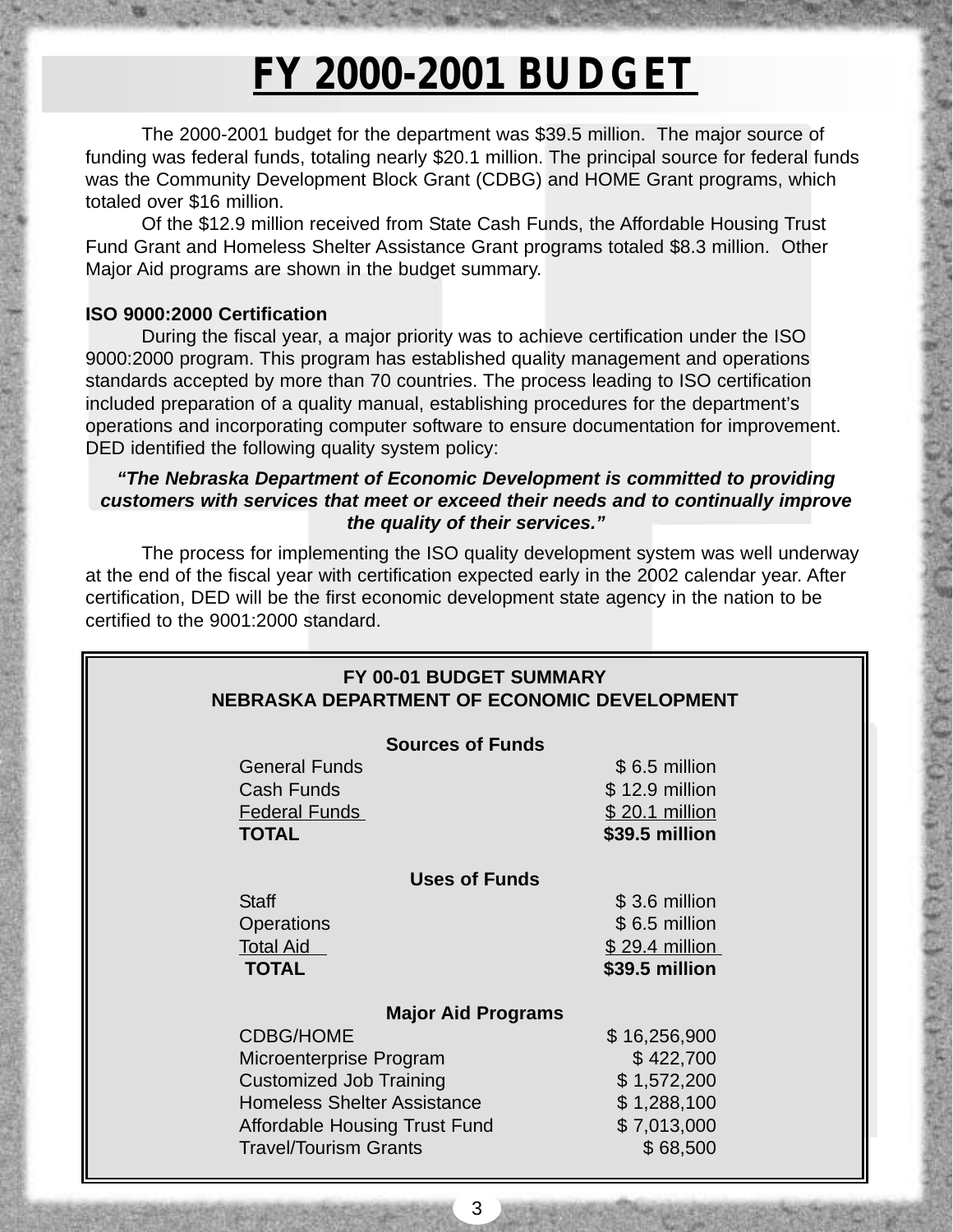## *ECONOMIC PERFORMANCE INDICATORS*

*Given that DED actions are intended to positively impact Nebraska's economy, it is appropriate to review the economy's recent performance. During FY 2000-2001, growth in Nebraska's economy slowed, as did the national economy. But it did not slow as much as growth in the overall U.S. economy, according to data reported by the Nebraska Department of Labor.*

*The state's unemployment rate decreased from 3.1 percent in June 2000 to 2.9 percent in June 2001. During the same period, the U.S. unemployment rate rose from 4.0 percent to 4.5 percent. The number of employed persons living in Nebraska increased by 3.2 percent, while the corresponding national gain was just 0.2 percent.*

#### **INDUSTRY EMPLOYMENT**

Despite the growth in the number employed in Nebraska, there was a slight decrease in employment by place of work, or count of payroll jobs. As shown in Table 1, total nonfarm payroll employment in Nebraska fell from 924,093 in June 2000 to 920,432 in June 2001.

Employment in mining, services, and government increased. But it decreased in construction; transportation and public utilities; wholesale trade; retail trade; and finance, insurance, and real estate. Total manufacturing employment also declined: the number of jobs in food processing and other nondurable goods production increased, while they fell in durable goods manufacturing.

| <b>TABLE 1</b><br>Non-Farm Payroll Employment in Nebraska<br>Industry Breakdown, June 2000-June 2001                                                                                                           |                                                                                           |                                                                                           |                                                                                        |                                                                                        |  |  |
|----------------------------------------------------------------------------------------------------------------------------------------------------------------------------------------------------------------|-------------------------------------------------------------------------------------------|-------------------------------------------------------------------------------------------|----------------------------------------------------------------------------------------|----------------------------------------------------------------------------------------|--|--|
| <b>Sector</b>                                                                                                                                                                                                  | <b>June 2000</b>                                                                          | <b>June 2001</b>                                                                          | <b>Change</b>                                                                          | <b>Percent</b>                                                                         |  |  |
| Mining<br>Construction<br>Manufacturing<br><b>Transportation and Public Utilities</b><br><b>Wholesale Trade</b><br><b>Retail Trade</b><br>Finance, Insurance, and Real Estate<br><b>Services</b><br>Government | 1,306<br>47,320<br>121,571<br>58,394<br>54,959<br>164,982<br>61,865<br>256,047<br>157,649 | 1,340<br>46,344<br>118,835<br>57,196<br>54,103<br>162,295<br>61,538<br>259,375<br>159,406 | 34<br>$-976$<br>$-2,736$<br>$-1,198$<br>$-856$<br>$-2,687$<br>$-327$<br>3,328<br>1,757 | 2.6%<br>$-2.1%$<br>$-2.3%$<br>$-2.1%$<br>$-1.6%$<br>$-1.6%$<br>$-0.5%$<br>1.3%<br>1.1% |  |  |
| <b>TOTAL</b><br>Source: Nebraska Department of Labor                                                                                                                                                           | 924,093                                                                                   | 920,432                                                                                   | $-3,661$                                                                               | $-0.4%$                                                                                |  |  |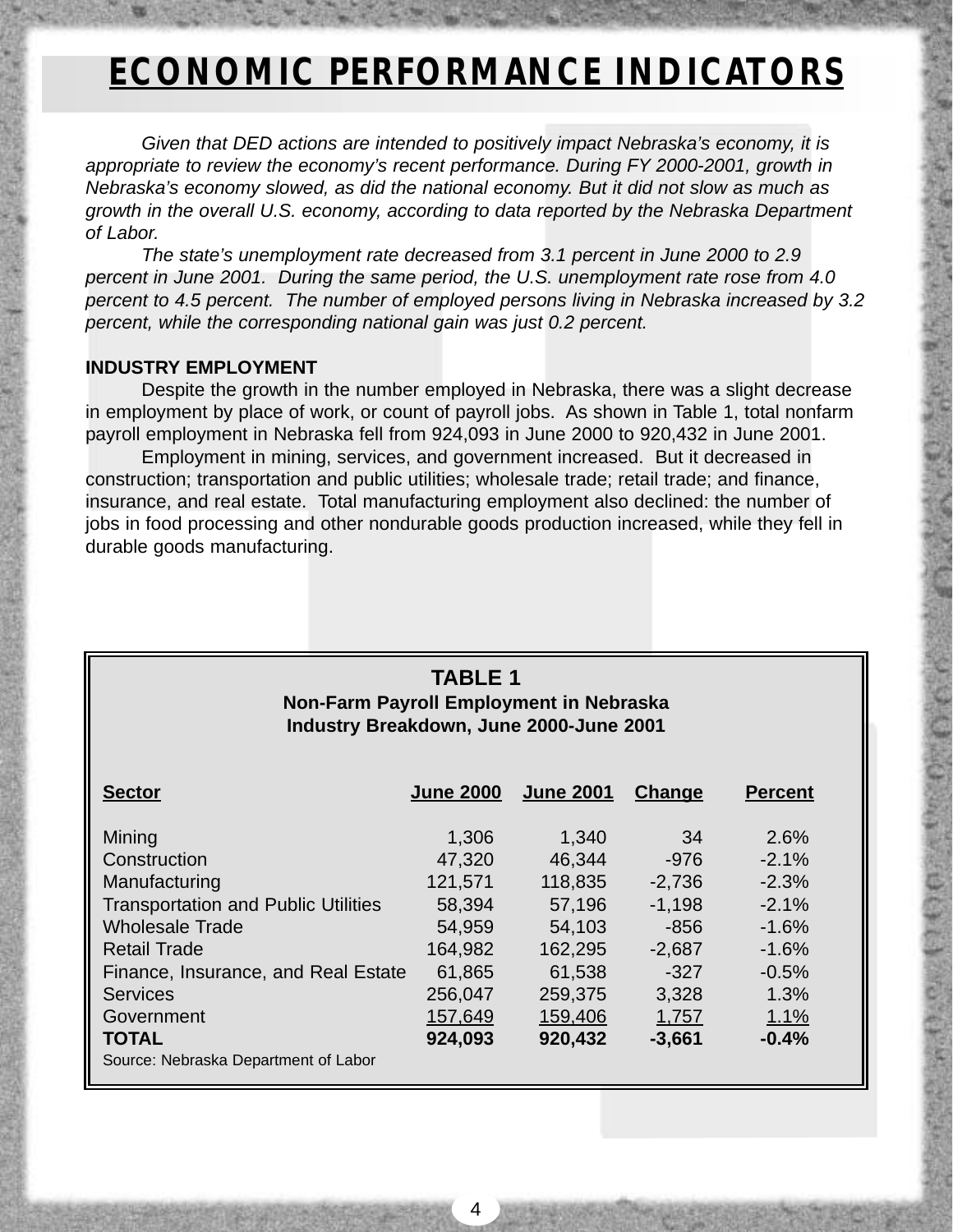#### **GEOGRAPHIC DISTRIBUTION**

The majority of Nebraska's population and employment is now in the Omaha and Lincoln metropolitan areas. Of a total state population of 1,711,263 counted by the U.S. Bureau of the Census in 2000, 879,585, or 51.4 percent, resided in metropolitan Omaha and Lincoln. In June 2001, the two metropolitan areas together had 59.2 percent of the state's nonfarm jobs. But this was a decline from 59.6 percent a year earlier. As shown in Table 2, Nebraska's portion of the Omaha metropolitan area (Cass, Douglas, Sarpy, and Washington counties), total nonfarm employment decreased by 5,942 from June 2000 to June 2001 (see Table 2). It grew by 49 jobs in metropolitan Lincoln (Lancaster County), and by 2,232 jobs in nonmetropolitan Nebraska.

## **WAGES AND INCOME**

Strong demand for workers in many industries helped boost wages in Nebraska in FY 2000-2001. The average hourly earnings of manufacturing production workers reported by the Nebraska Department of Labor rose from \$12.83 in June 2000 to \$13.38 in June 2001. In the services sector, there was an increase from \$12.33 to \$13.50 per hour. Wage increases were especially large in business services, where the average hourly earnings went from  $$12.73$  to  $$15.22 - a$  jump of almost 20 percent.

In agriculture—Nebraska's largest sector for both self-employment and home-based business—continued low commodity prices hurt incomes. The average prices received by farmers for corn, soybeans, and grain sorghum fell from June 2000 to June 2001, but increased for wheat. There were small increases in beef cattle and hog prices.

The average income of Nebraskans (including wages, interest, dividends, transfer payments, etc.) has historically been below the national average. The U.S. Bureau of Economic Analysis reports that per capita personal income in Nebraska in 2000 was \$27,829, or 93.8 percent, of the U.S. average of \$29,676. Some of this difference is offset by a cost of living that also is below the national average. The first quarter 2001 cost of living survey by the American Chamber of Commerce Researchers Association found that the average general living costs in Nebraska communities surveyed was 2 percent below the national average.

#### **NEBRASKA DATABOOK**

Much of the above information and other data on Nebraska can be seen in the *Nebraska Databook*, accessible via DED's home page at: **http://www.neded.org**

| <b>TABLE 2</b><br>Non-Farm Employment by Place of Work in Nebraska<br>Regional Breakdown, June 2000-June 2001 |                    |                    |                |                 |  |  |  |  |
|---------------------------------------------------------------------------------------------------------------|--------------------|--------------------|----------------|-----------------|--|--|--|--|
| <b>Region</b>                                                                                                 | <b>June 2000</b>   | <b>June 2001</b>   | Change         | <b>Percent</b>  |  |  |  |  |
| Metropolitan Omaha<br>Metropolitan Lincoln                                                                    | 394,726<br>156,495 | 388,784<br>156,544 | $-5,942$<br>49 | $-1.5%$<br>0.0% |  |  |  |  |

Rest of State 372,872 375,104 2,232 0.6%

**TOTAL 924,093 920,432 -3,661 -0.4%** Source: Nebraska Department of Labor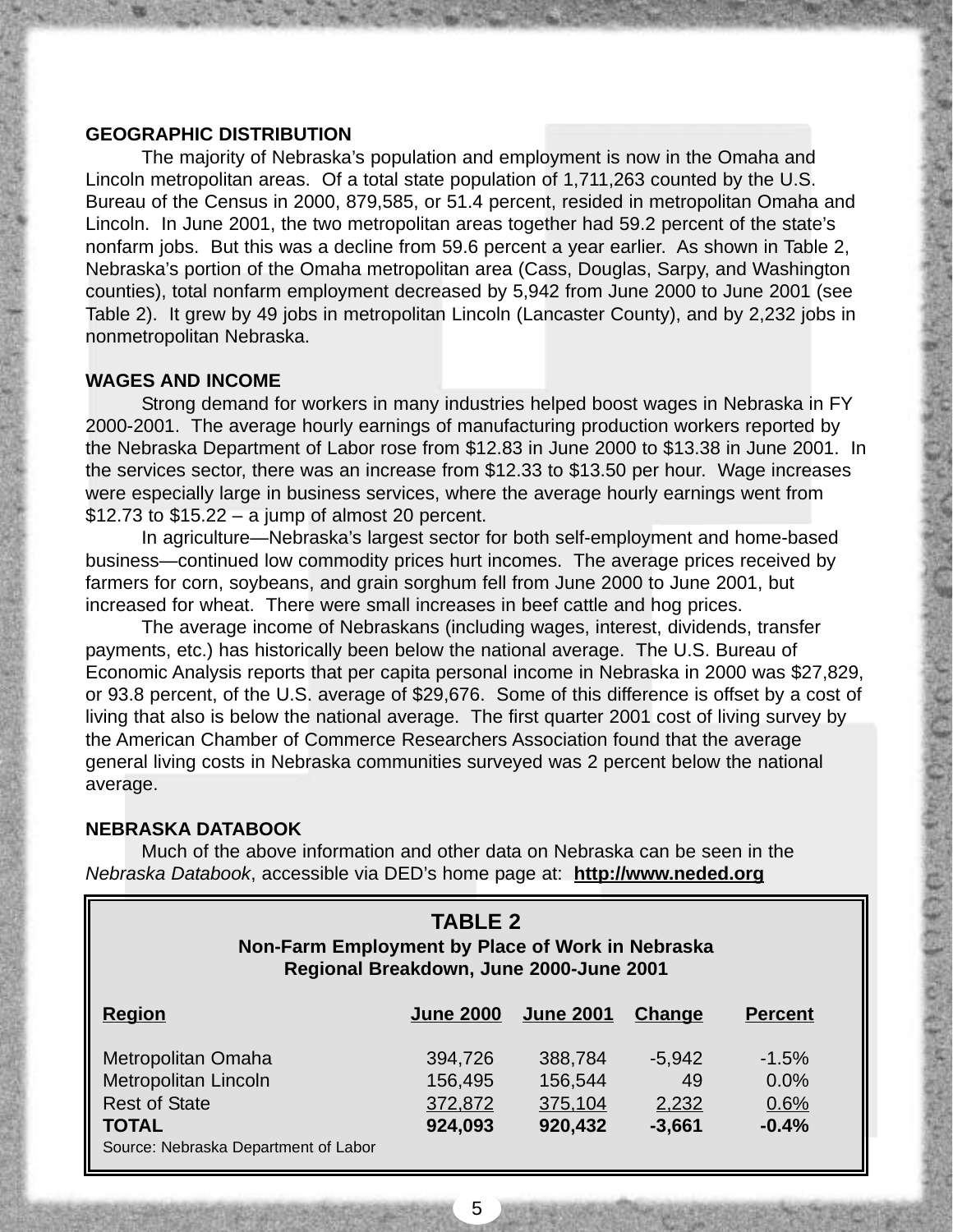# *COMMUNITY AND RURAL DEVELOPMENT*

*Programs to support community and rural development help Nebraskans build development capacity, as well as improve leadership and decision-making skills at the local level. These include the state's Community Development Block Grant program, a federal resource to fund housing and infrastructure projects, stimulate revitalization, and expand and help shape business and economic development efforts.*

## **FY00-01 HIGHLIGHTS**

• 15 businesses and nonprofit organizations received a total of \$2,985,000 in economic development grants, leveraging an additional \$81,440,000 and creating 386 jobs. • \$542,945 of CDBG funds went to 31 local governments for implementing plans that are intended to lead to further growth and development.

• 17 community betterment organizations received \$124,000 in state tax credits to assist with development of more than \$4 million worth of projects, including libraries, museums, youth programs, homeless programs, housing projects and recreational activities.

• 70 communities were assisted through the Nebraska Community Improvement Program.

• 12 public works projects were funded with \$2,465,000 CDBG funds.

Following are program summaries in the area of Community and Rural Development.

## **NEBRASKA COMMUNITY IMPROVEMENT PROGRAM (NCIP)**

NCIP provides statewide recognition for outstanding community and economic development efforts, and assisted 70 communities with planning and implementing projects during FY 2000-2001. Another 35 communities and nonprofit organizations received staff assistance with strategic planning.

## **COMMUNITY DEVELOPMENT ASSISTANCE ACT (CDAA)**

CDAA provides tax credits to local governments and nonprofit organizations, which use the credits as incentives for businesses to donate funds to their organization for specific development projects. In FY00-01, 17 community betterment organizations received \$124,000 in state tax credits to assist with development of more than \$4 million worth of projects.

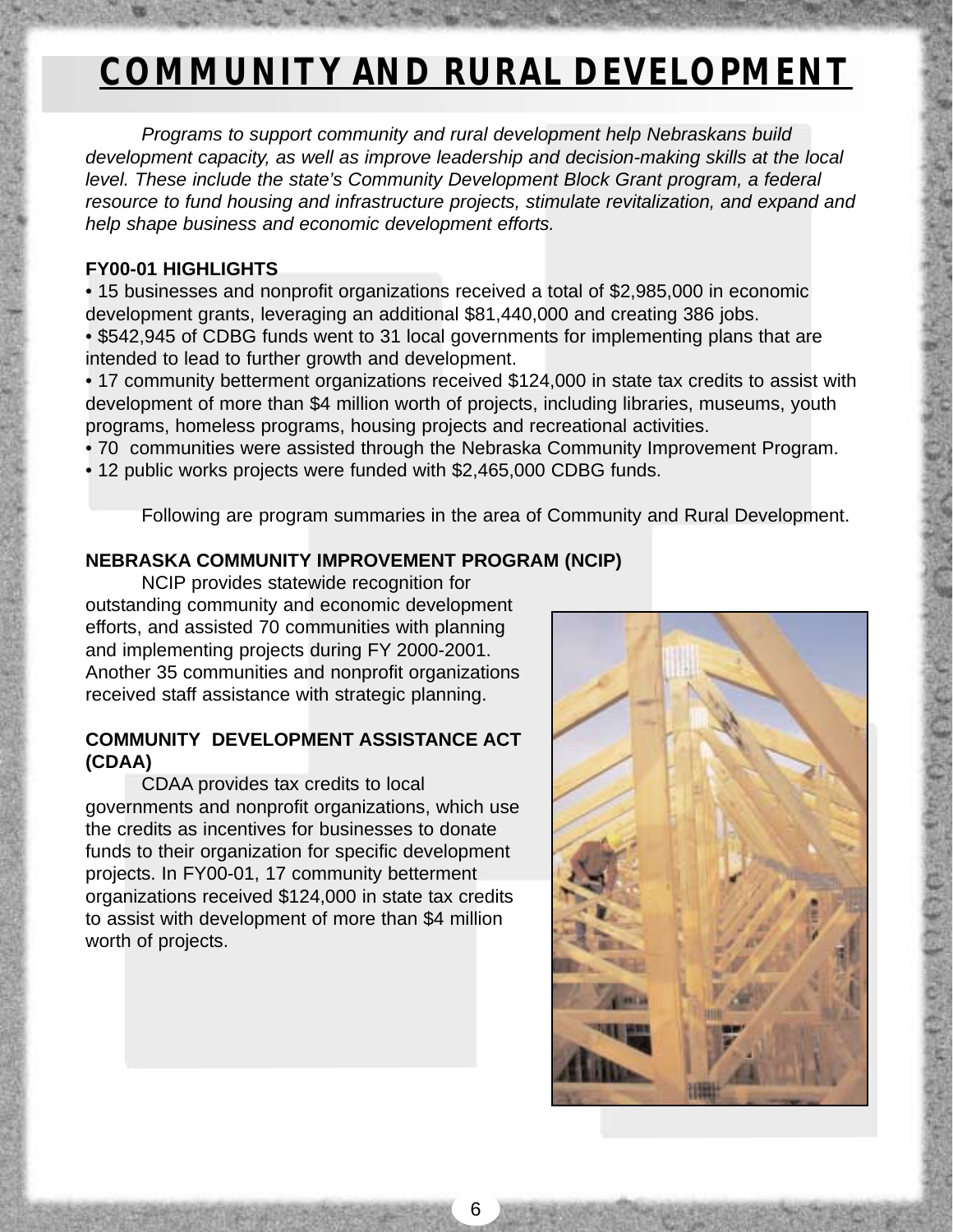## **WATER/WASTEWATER AND PUBLIC WORKS GRANTS**

A multi-agency joint review and funding process for water/wastewater projects handled 11 projects, funded with \$2,645,600 CDBG funds in FY00-01.Twelve public works projects also received \$2,465,000 CDBG funds.

#### **PLANNING GRANTS**

During FY00-01, the state awarded \$542,945 CDBG funds to 31 local governments for implementing strategic plans that lead to further growth and development. Projects included redevelopment plans, water and sewer studies, comprehensive plans and zoning, and housing studies among other things.

## **ECONOMIC DEVELOPMENT GRANTS**

Creating quality jobs, retaining existing businesses and providing assistance to attract new businesses remains a priority for DED. During 00-01, \$2.985 million was granted to local governments that resulted in loans to businesses and nonprofit corp0rations. These loans leveraged an additional \$81.4 million invested in new business facilities, equipment and infrastructure resulting in the creation of 386 jobs. A Speculative Building loan program also was launched.

### **HOUSING GRANTS**

During 00-01, the Nebraska Affordable Housing Trust Fund (NAHTF) awarded \$8.8 million to 59 organizations. From Jan. 1-Dec. 31, 2000, various entities requested approximately \$13.7 million for housing activities from the Nebraska Affordable Housing Program funds, which is funded by NAHTF, as well as the federal CDBG Program and HOME Investment Partnership.

## **NEBRASKA MICROENTERPRISE FUND**

The Nebraska Microenterprise Fund serves businesses with five or fewer employees. From 1997-1999, the fund made 211 loans totaling \$1,040,328. During the same period, more than 2,200 clients received business training. As a result, 889 jobs were created or retained. Of the clients served, 49 percent lived in distressed counties, 45 percent were low-tomoderate income earners, and 22 percent were on public assistance.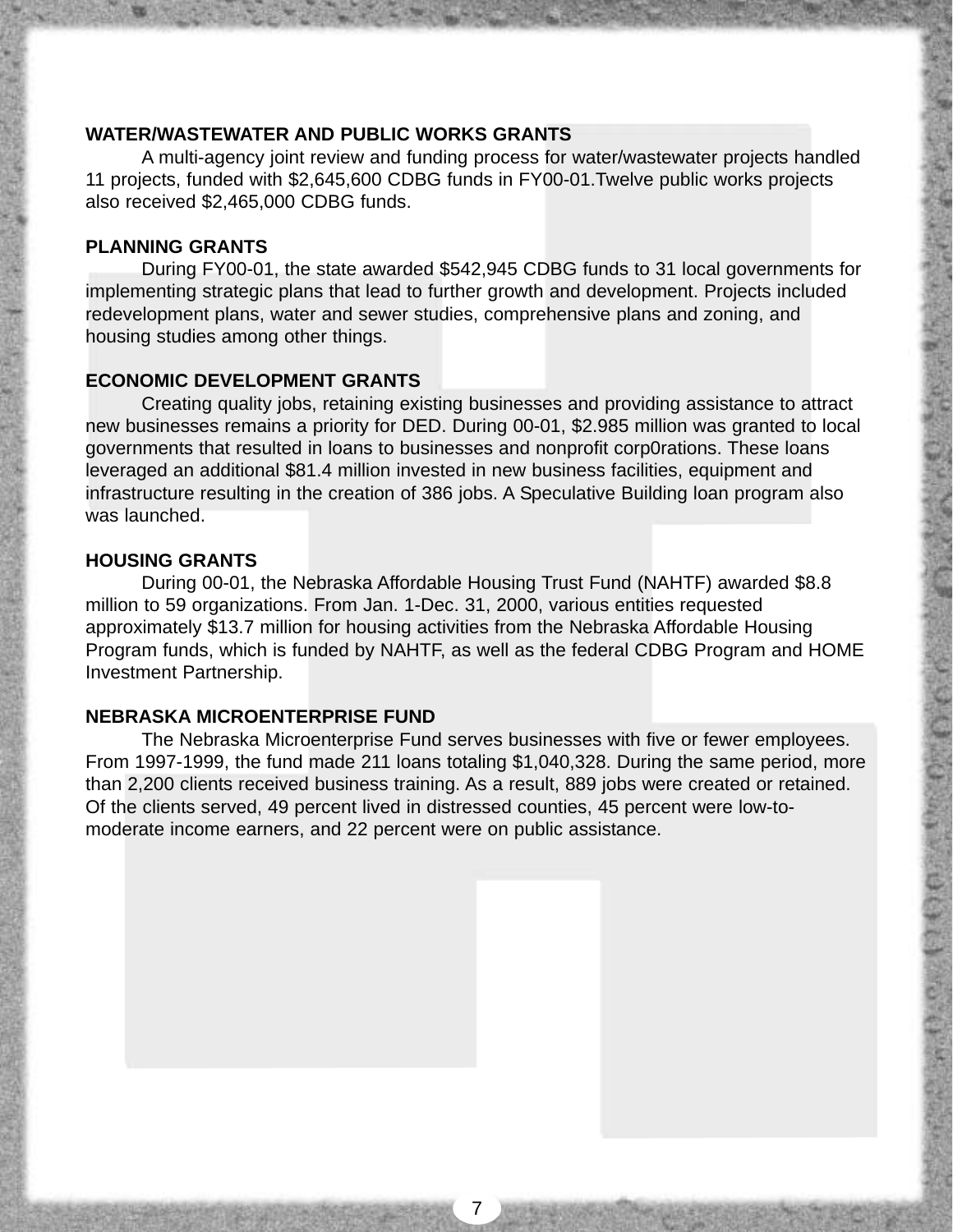# *BUSINESS DEVELOPMENT*

*Staff support business development by working with communities and other development organizations to recruit new businesses, expand existing businesses, and support the start-up of new businesses.*

## **FY00-01 HIGHLIGHTS**

• Recruitment staff helped locate 31 new industries, expand 41 industries, and relocate four industries for an investment of \$602,975,000 and 3,419 new jobs.

• The One-Stop office responded to 2,800 phone requests; had 92,013 visitors to the Business Assistance Toolkit on the department's website; 377 subscribers to the economic development listserve; and 250 subscribers to the Nebraska Manufacturers listserve.

• DED staff, local leaders and volunteers, and officials from area development districts and utility corporations visited more than 350 businesses in 10 counties.

• 804 employees were trained or retrained using customized training funds.

• The Manufacturing Extension Partnership (MEP) conducted

48 events/workshops attended by 1,220 employees from 138 companies.

Following are program summaries in the area of business development.

## **ONE-STOP BUSINESS ASSISTANCE**

The One-Stop Business Assistance office responds to a wide variety of questions from people starting or operating businesses, helps get answers to questions, and locates other resources when appropriate. In FY00-01, the office responded to 2,800 phone requests, 92,013 visitors to the Business Assistance Toolkit on the department's website, 377 subscribers to the economic development listserve, and 250 subscribers to the Nebraska Manufacturers listserve.

## **NEBRASKA BUSINESS VISITATION PROGRAM**

DED staff, local leaders and volunteers, and officials from area development districts and utility corporations visited more than 350 businesses in 10 counties. At Governor Johanns' invitation, businesses participated in survey interviews. The information provided general business information, data on business climate, workforce, expansion and investment plans, and business assistance needs. Of the 350 surveyed businesses, 204 indicated they have expansion plans. Of these, 197 plan to invest in capital purchases.

## **NEBRASKA WORKS**

The Nebraska Works program assists businesses and communities with developing workforce development plans to address issues related to recruiting and retaining employees, and developing communities as "communities of choice" for business and industries and workers. During FY00-01, West Point Trade Center, Sidney/Cheyenne County and Kearney piloted the "Building the Foundations of Workforce Development" process.

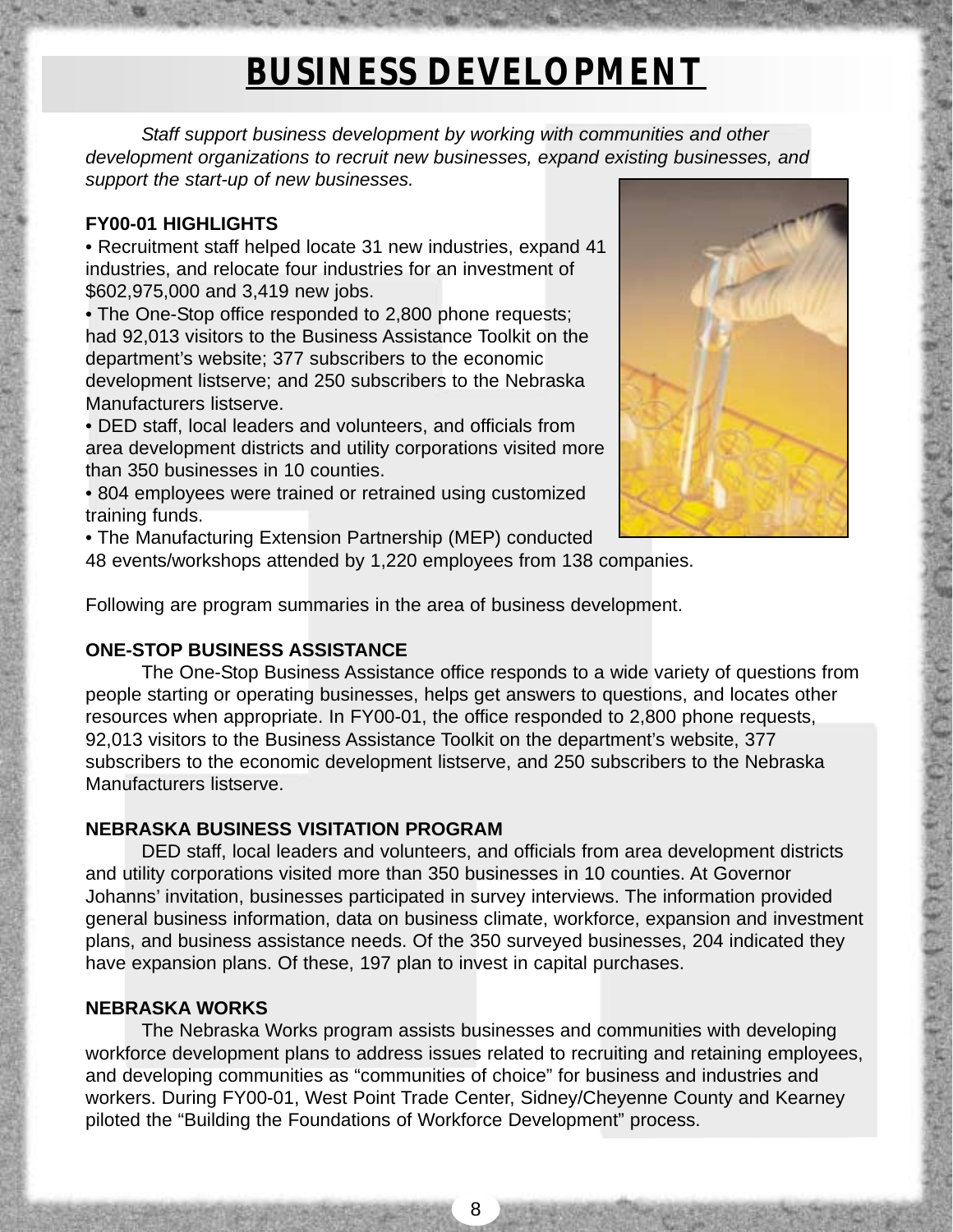## **SURETY BOND ASSISTANCE PROGRAM**

The Surety Bond Assistance Program provides technical, financial and managerial assistance to small contractors, architects and engineers to obtain bid and performance bonding. During the past five years, the program has produced more than 390 program bond placements and provided small business concerns access to more than \$1 billion in contractible opportunities.



## **CUSTOMIZED JOB TRAINING**

DED's job training funds provide preemployment training delivered through community colleges or other vendors. In addition, funds help offset costs associated with on-the-job training for new hires and retraining on new processes and equipment for existing workers. In FY00- 01, 804 employees were trained or retrained using customized training funds. The starting wage of workers hired and trained for new jobs was \$11.87.

## **INTERNATIONAL TRADE & INVESTMENT**

During FY00-01, DED's Office of International Trade & Investment cosponsored one international trade and investment mission to Taiwan, Singapore and Korea led by Governor Mike Johanns; three trade shows in Mexico and Korea; and a trade and reverse investment mission to Europe. DED's International Trade & Investment Office, with various partners, organized 12 training events for export businesses, and made seven presentations to educational institutions in Nebraska regarding international workforce development. Nebraska's origin of movement exports totaled more than \$2.5 billion in 2000, or 9.8 percent more than in 1999.

## **BUSINESS RECRUITMENT**

The business recruitment program works with communities to attract new businesses and industries through national and international advertising, direct mail campaigns, phone interviews with potential clients, and participation in special events and trade shows targeting specific industries. DED partnered with state utility districts, and organizations, such as the Nebraska Diplomats and Nebraska Economic Developers Association to call on 137 businesses in FY00-01. Recruitment staff helped locate 31 new industries, expand 41 industries, and relocate four industries for a total investment of \$602,975,000 and creation of 3,419 jobs. Delegation trips to Europe, the Pacific Rim, East and West Coasts, Texas, Minnesota, Colorado, and the Midwest resulted in more than 30 leads and several companies locating in Nebraska.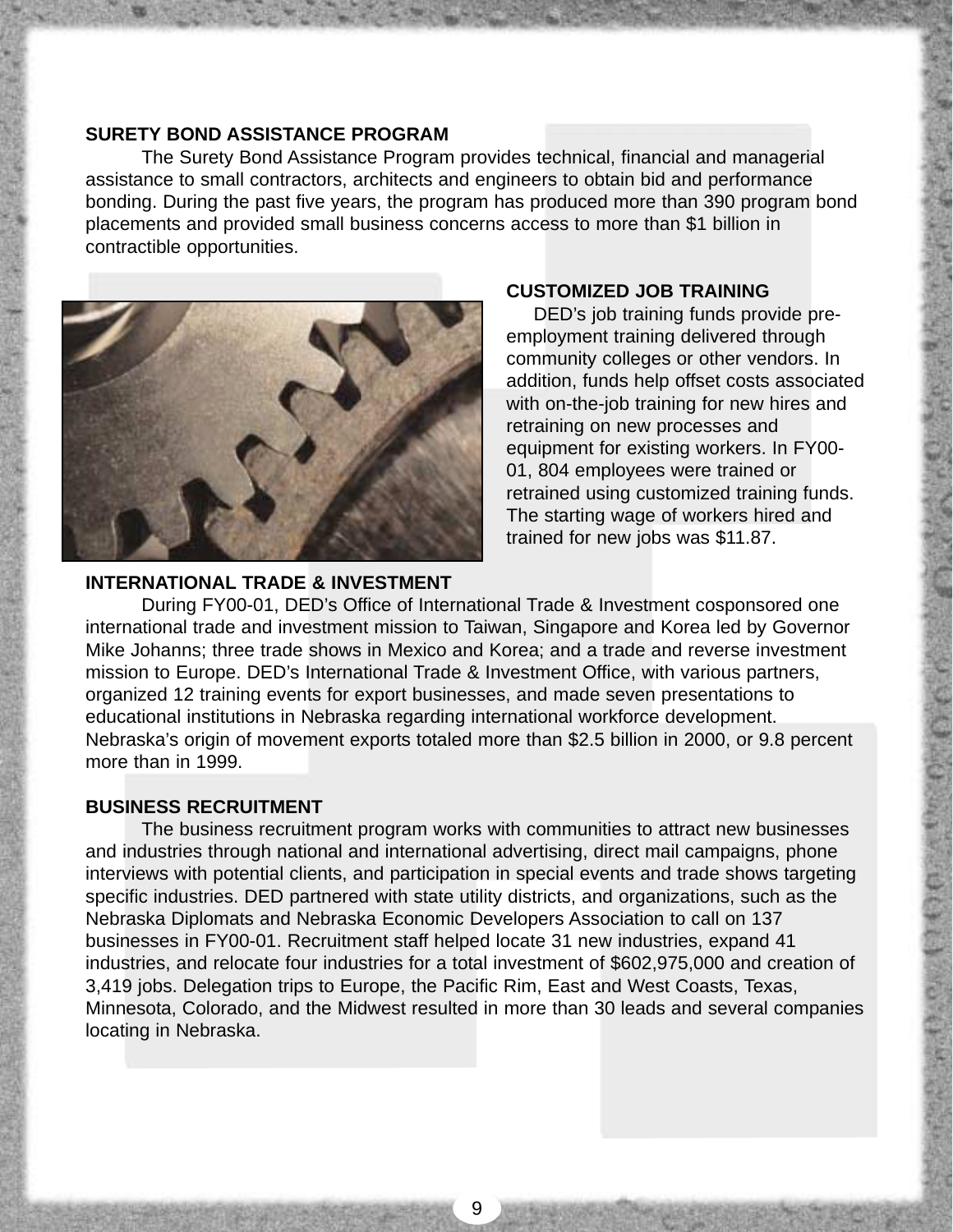#### **FILM OFFICE**

FY00-01 filmmaking projects resulted in \$10.5 million spent in the state by three major feature films and numerous independent film and commercial projects. The Film Office conducted a direct mail campaign to more than 4,500 professional contacts. An updated Film Production Guide was prepared. Working with the University of Nebraska-Lincoln's Ross Film Theater, DED's Film Office co-hosted the biannual Great Plains Film Festival. The Film Office is coordinating a Film Industry Development Study to determine capabilities for attracting more productions, and to identify future opportunities for expanding and building on the industry.

## **VALUE-ADDED ALLIANCE**

The Value-Added (VA) Alliance Initiative assists Nebraska food industry companies by introducing new technologies, assisting with international business relationships and businesses alliance formations, and developing strategic plans.

The VA Alliance Initiative has been introduced to more than 70 Nebraska-related companies and is currently addressing project potentials with 25. A value-added industry leadership forum was conducted in June 2001 in Lincoln.

## **ENTERPRISE ZONES**

The Enterprise Zone Act broadens and stabilizes the state's economic base by stimulating job creation and investments in distressed areas. In FY00-01, there was more than \$5 million of new business investment in Enterprise Zones, creating 91 jobs paying average hourly wages of \$8.42.

## **NEBRASKA INDUSTRIAL COMPETITIVENESS ALLIANCE**

To assure that businesses remain competitive in Nebraska, the core strategic planning and governance of several major initiatives are located with the Nebraska Industrial Competitiveness Alliance (NICA) with administrative support from DED. NICA has standing committees for the Nebraska Manufacturing Extension Partnership and Nebraska Target



Industry Implementation. The NICA initiatives are among the nation's most unique in that they are led by a public/private partnership.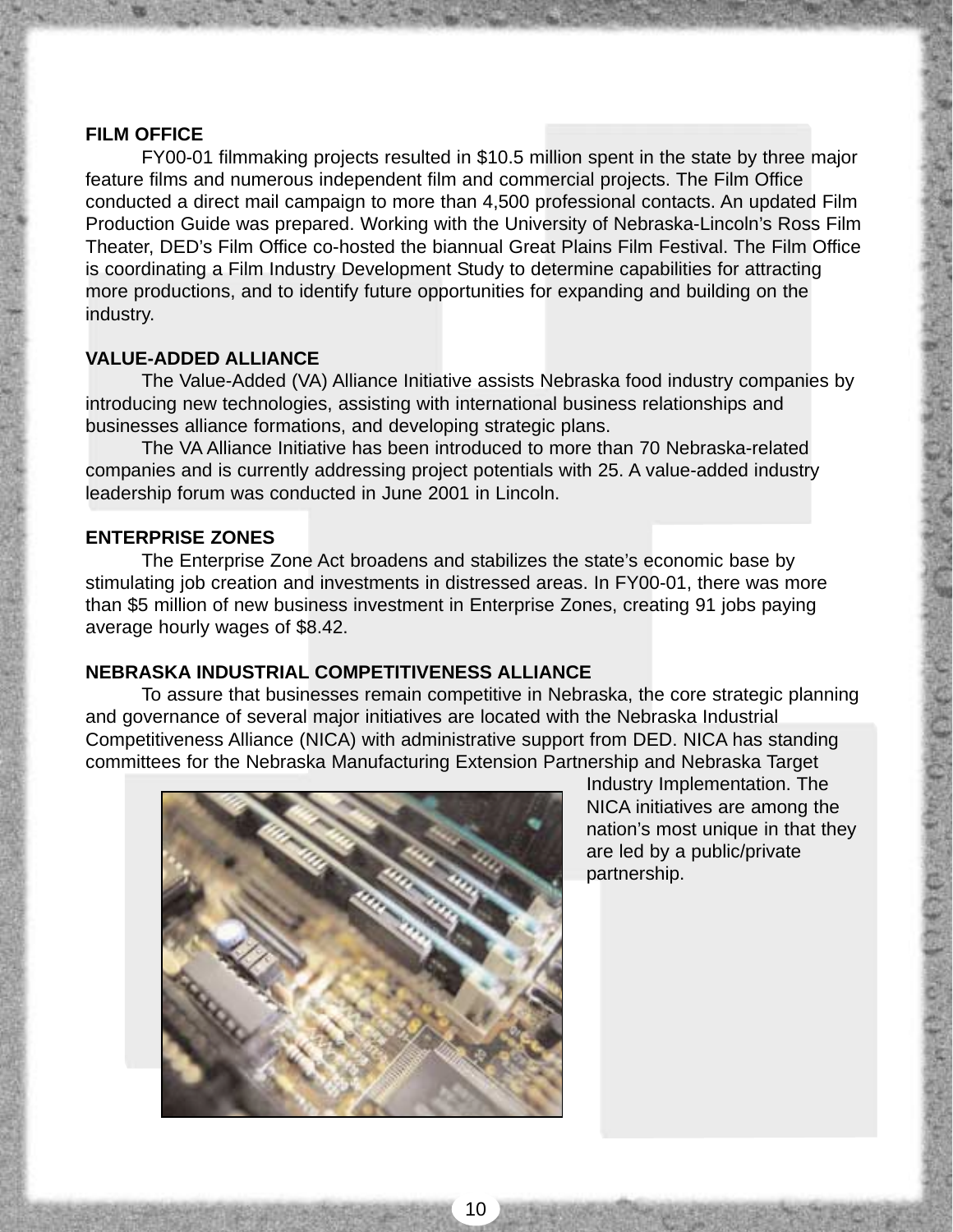## **NEBRASKA MANUFACTURING EXTENSION PARTNERSHIP (MEP)**

The Nebraska MEP is a cooperative effort involving state government and educationbased service organizations that provide business and technical services to manufacturers throughout the state. A network of six customer agents and eight industry specialists located across Nebraska provide "solutions for manufacturers" to help keep them competitive. MEP conducted 48 events/workshops attended by 1,220 employees from 138 companies. An independent survey of Nebraska MEP clients for satisfaction, job and economic impacts resulting from completed projects reported an average satisfaction rating of 4.1 (on a scale of 0-5), total job impact (retained and created) of 878 jobs, and economic impact totaling more than \$41 million. Nebraska MEP also conducted projects for 473 firms of targeted industries in Nebraska.

## **TARGET INDUSTRY IMPLEMENTATION**

A partnership among Fannie Mae, the Nebraska Chamber of Commerce and Industry, DED, the Nebraska Development Network, Nebraska Diplomats, Nebraska Economic Developers Association, Nebraska Municipal Power Pool, Nebraska Public Power District, and Omaha Public Power District commissioned Deloitte & Touche Fantus to conduct a targeted industry study for Nebraska. The firm identified business clusters that

- Have greater than average capital investments.
- Are growth industries.
- Have greater than average payrolls and benefits.
- Produce high value-added products or services.

Six business clusters were identified: agribusiness, metal products manufacturing, and financial services, biotechnology, electronics manufacturing, and information technology/software development.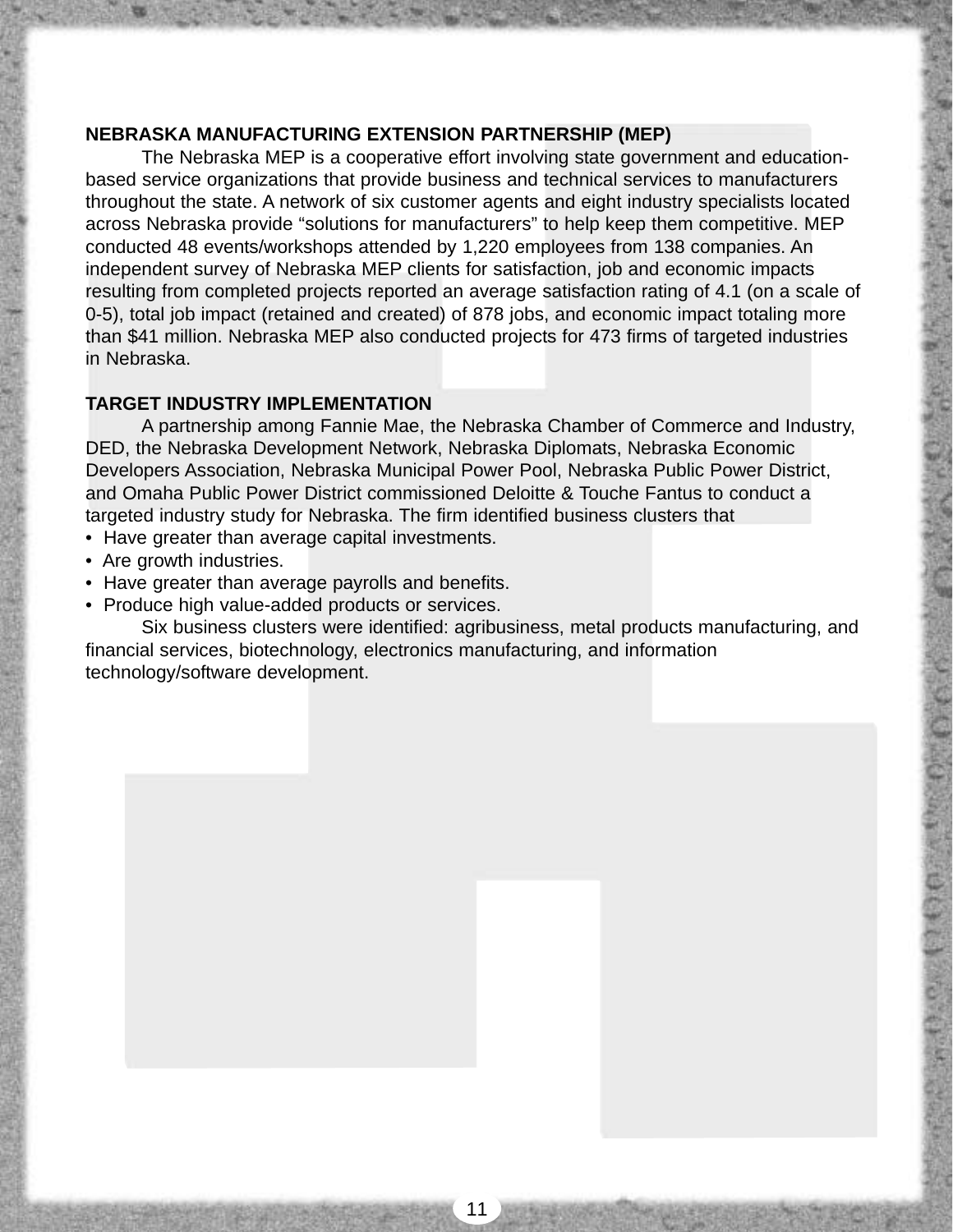# *TRAVEL AND TOURISM*

*DED's travel and tourism program offers services to help communities and regions develop tourism potential, thereby strengthening and building on Nebraska's third-largest industry.*

## **FY00-01 HIGHLIGHTS**

- Responded to 139,849 requests for travel information
- 19,521 e-mail responses
- 543,288 website user sessions
- Media campaign reached 240 million households worldwide
- Computer stations and video monitors located at I-80 rest areas and attractions
- More than 300,000 travelers assisted at I-80 rest areas and two other sites
- Information provided to more than 400 tour operator and travel agencies
- Provided 41 local/regional tourism marketing grants

• \$1,118,400 in grants for 12 tourism development projects across Nebraska

Tourism is Nebraska's third-largest earner of revenue from outside the state after agriculture and manufacturing. Tourists spent nearly \$2.8 billion in Nebraska during 2000 on trips away from home with overnight stays in paid accommodations and on day trips to places 100 miles or more away. The industry employs more than 43,000 Nebraskans. Visitors to Nebraska and Nebraskans together made 19.3 million trips in the state in 2000 to destinations 100 miles or more away from home. The average stay of nonresidents in the state was 2.2 nights. Kansas, Iowa, Colorado, Missouri, South Dakota, Illinois, and Minnesota were the leading states of origin for Nebraska.



Following are program summaries in the area of travel and tourism.

## **TOURISM INFORMATION**

In FY00-01, Travel and Tourism received and filled 109,422 requests for travel information. A total of 14,840 e-mail requests were received and answered. Staff also distributed 300,000 copies of the 2001 *Nebraska Traveler* magazine, and 175,000 copies of the 2001 *Nebraska Events* catalogs to travelers.

## **INDUSTRY MARKETING PLAN**

An annual industry marketing and partnership plan promotes Nebraska as a travel destination for domestic and international travelers. The plan combines use of radio, TV, print and the Internet to reach approximately 240 million households, and offers advertising/marketing opportunities for Nebraska communities and businesses.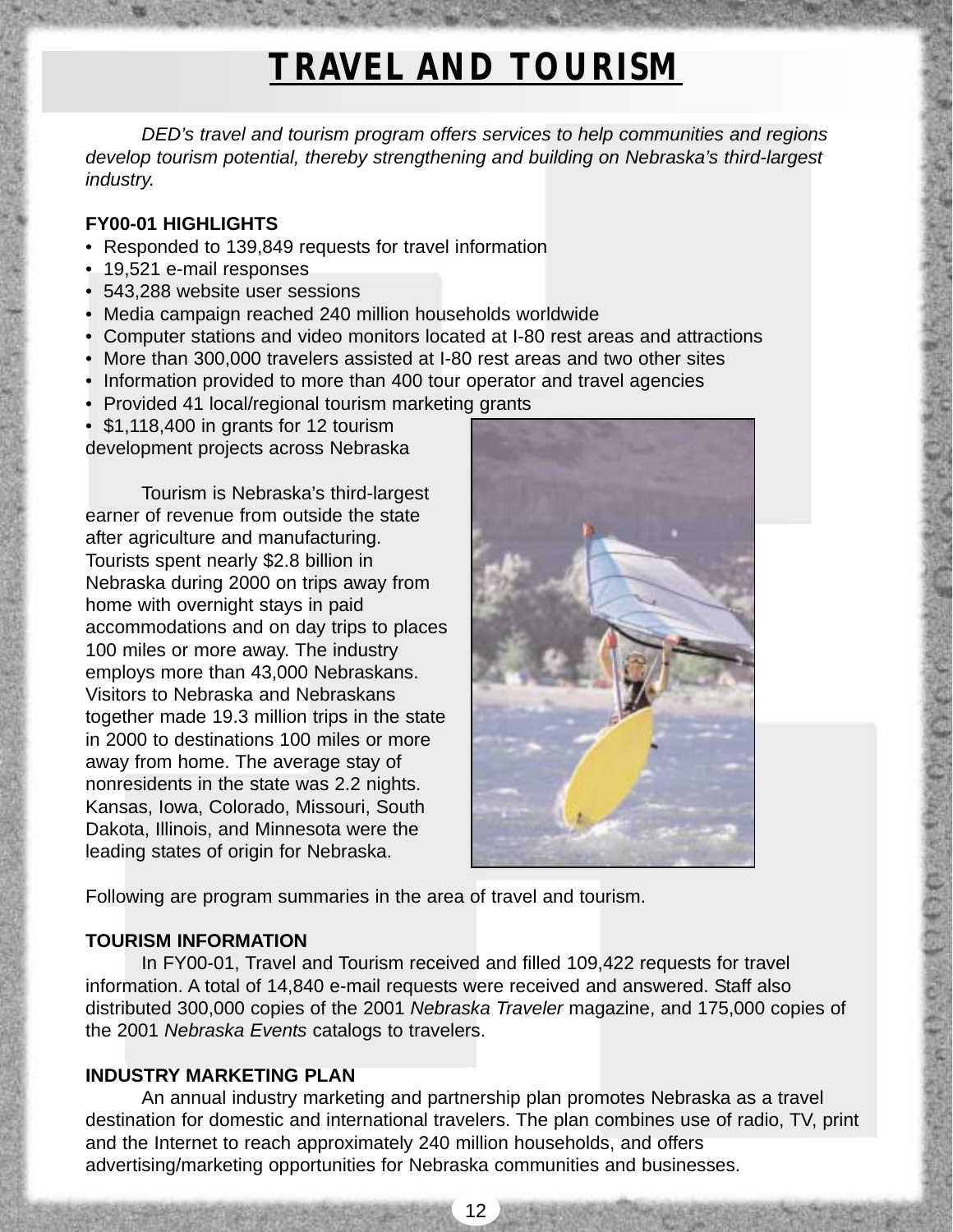## **ELECTRONIC TOURISM INFORMATION SYSTEM (ETIS)**

The ETIS employs computer and video technology in selected rest areas and tourism attractions to encourage travelers along I-80 to explore greater Nebraska. Twelve computer stations allow vacation guides to retrieve and distribute information while video monitors let travelers independently learn about upcoming attractions and facilities. Six touch screen kiosks also are located at private attractions and industry locations throughout the state.

## **VACATION GUIDE PROGRAM**

In FY00-01, more than 40 vacation guides staffed selected I-80 rest areas, and visitor centers in Sioux City, Iowa, and the Wildcat Hills between Kimball and Scottsbluff, assisting more than 200,000 resident and nonresident travelers during the "peak" and "shoulder" travel months.

### **GROUP TOUR MARKETING**

In FY00-01, staff attended five group travel/tour operator shows, hosted one tour operator familiarization tour, and provided information to more than 750 tour operators and travel agencies.

## **TRAVEL WRITER'S ASSISTANCE**

Staff work with freelance travel writers and local, domestic and international media to provide information for stories or places to write about, and to host them on press tours around the state. Travel and Tourism also arranges visits for individual writers who are producing special features about the state. In FY00-01, print and electronic stories about Nebraska had an annual average publicity value exceeding \$750,000.

## **TOURISM MARKETING GRANT PROGRAM**

Travel and Tourism earmarks \$75,000 of its operating budget for innovative marketing efforts aimed at increasing tourism revenues in Nebraska. In FY00-01, 41 grants of \$5,000 or less were awarded for regional promotion, attendance to sports and trade shows, and the promotion of new or expanded events.

## **TOURISM DEVELOPMENT**

The Tourism Assessment Resource Growth Evaluation Team (TARGET) program gives communities the opportunity to evaluate their tourism potential. Six new TARGET programs were conducted in FY00-01. DED also awarded more than \$1,118,400 in CDBG tourism development grants in FY00-01 through the Tourism Development Initiative.

## **NEBRASKA TRAVEL CONFERENCE**

The Nebraska Travel Conference annually attracts professionals from all areas of tourism, including Convention and Visitors' Bureaus, Chambers of Commerce, hotels and attractions and events planners. Attendance has swelled to nearly 300. During the past five years, sponsors' contributions have increased from \$2,000 to nearly \$30,000.